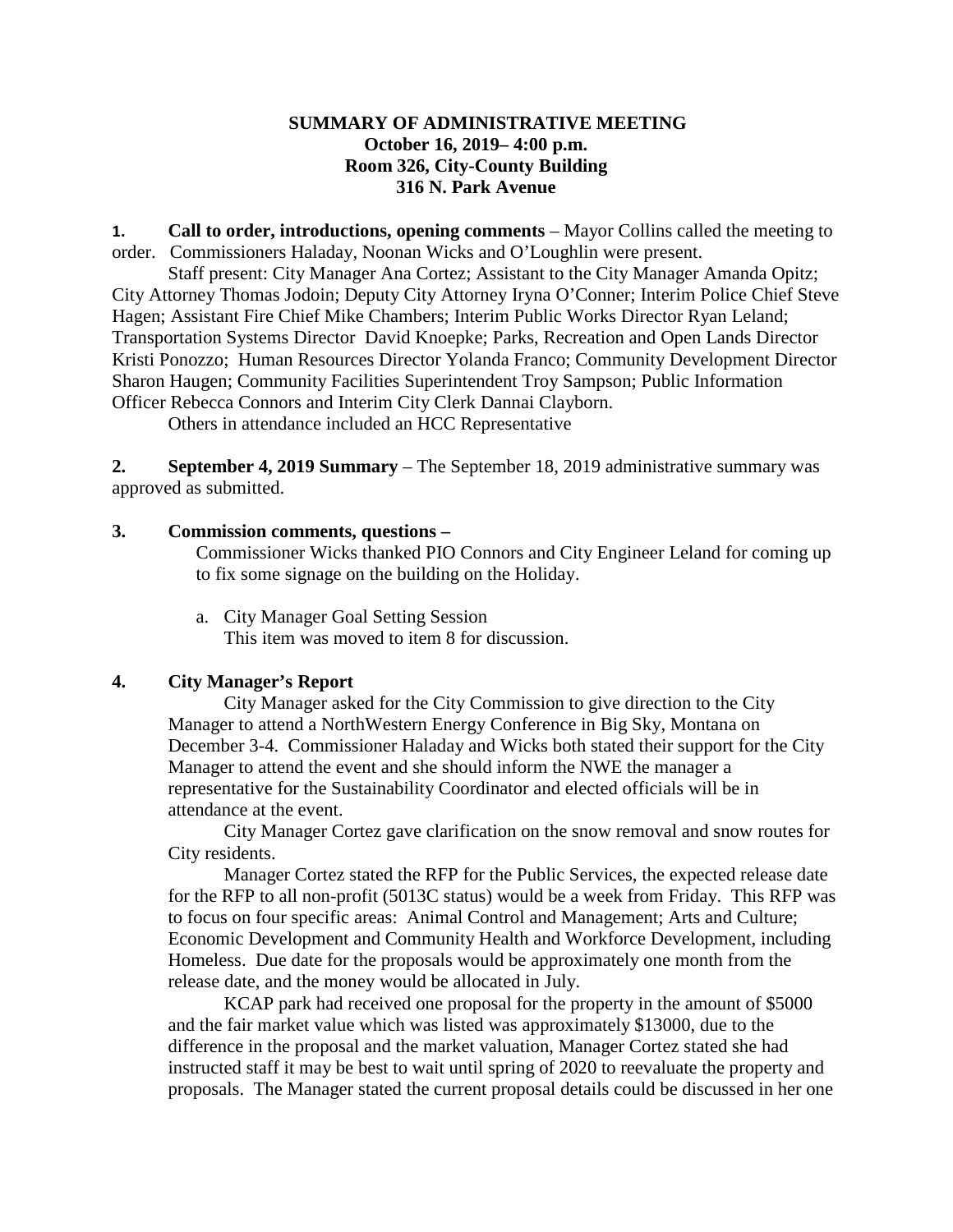on one meetings with the Commissioners for review. Commissioner O'Loughlin stated the original amount for the bid opening was a "no minimum", and she felt the dollar amount in the proposal was secondary to the proposed use of the property, and if the proposal met all criteria developed by staff for its use. Commissioner O'Loughlin stated she was comfortable with a Commission representative to meet with City Staff to review the proposal and make a recommendation to the rest of the body. Commissioner Wicks agreed to act as the body representative.

Open Lands Management Plan Update public meeting was held was held the previous evening, where the consultant gave an update. One more public meeting was to be held on October 29<sup>th</sup>.

Manager Cortez gave an update on the Parking changes in the Downtown Area, and felt the data reflected the parking revenues had not changed in the area from historical data. The Manager stated there would be a continued discussion on this topic as more data was collected, further stating 6 weeks of data had been collected and felt this was not enough to make larger assumptions on what was happening with the program. Commissioner O'Loughlin stated she was aware there were individuals at the meeting who would like to speak on this topic and asked if it would appropriate time to bring these individuals forward for public comment. Commissioner Haladay called for any public comment on this topic.

Faith Johnson, representative of Fire Tower Coffee, spoke to the Fire Tower's business numbers comparing sales numbers from the previous summer and this summer after the parking kiosks and meters were installed. Ms. Johnson expressed concern over a decline in sales when comparing the two years. Ms. Johnson proposed the City consider a free hour, and upon the  $61<sup>st</sup>$  minute to charge the \$2.00, and the regular 50 cents for any hour thereafter.

Tim Coshlitt, City Resident, gave commentary on the use of the parking kiosks and smart phone app for individuals with physical difficulties and the ADA community. Mr. Coshlitt asked the display to be addressed for the shade on the screen in bright light, he expressed concern over the time-out times for the screen and display and stated the Smart Phone App is not user friendly for a person with physical disabilities.

Chris Atkins, asked for consideration a license plate pre-registration as a solution for the individuals who would have an impediment to the use of the parking equipment and app.

Lyndsay Poppy, Manager Fire Tower Coffee, stated she has spoken with several staff people around the 400 block of the Downtown Area, and felt there was support amongst the businesses for 1-hour free parking throughout the downtown area.

Colleen Casey, Co-Owner of Hawthorne Wine Bar, spoke to the same concerns over the parking costs and encouraged the Commission to consider the 1-hour free option.

Eli Eller, Manager No Sweat Café, stated support for the 1-hour free option. Mr. Eller stated he has noticed the volume of sales at the Café have changed to accommodate the free parking times.

Tim Chisman, Blackfoot River Brewing Company, spoke in support of the 1-hour free option, and expressed concern over the kiosks and meters accepting money on holidays.

Mary Clark,118 S Benton, expressed concern over the anecdotal commentary she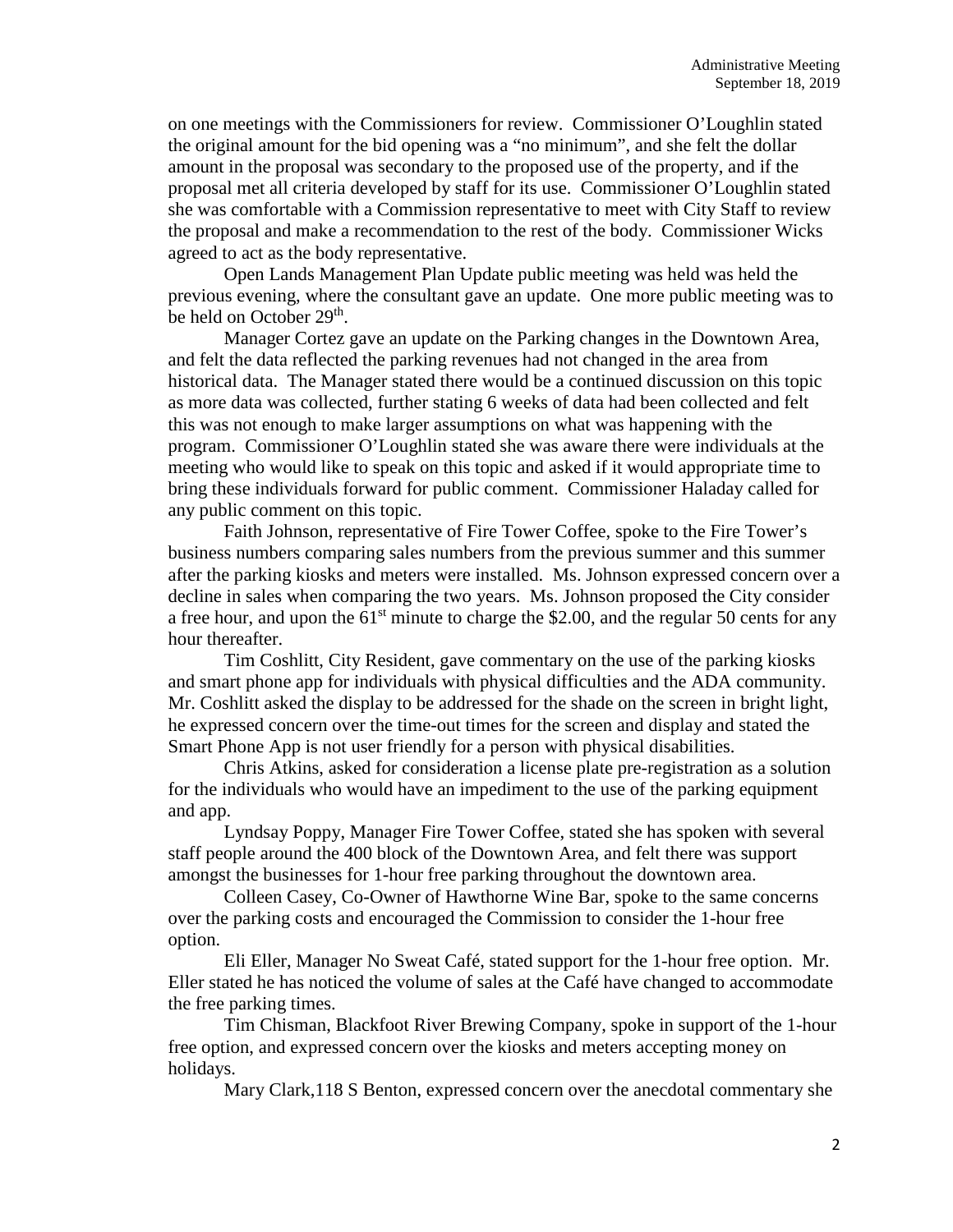has received about not going downtown due to the parking.

Sandy Schull, Owner of Birds and Beasleys, spoke in support in of the 1-hour free, and asked the Commission to focus on the low-tech issues, as well as the smart phone app.

Commissioner O'Loughlin thanked all who made commentary on Parking and stated there were lessons to be learned given the public commentary and how the City needs to better educate the public on where 1-hour free parking. Commissioner O'Loughlin asked City Staff to evaluate where the 15-minute parking was available and analyze if these spots should be moved to accommodate the consumer traffic. The Commissioner expressed interest in more data collection on who is using the parking and how long, prior to making major changes to the Parking Plan; especially due to the fact this was part of the Downtown Master plan which was moved forward in large part to BID and their concerns over the misuse of parking.

Commissioner Noonan stated in addition to the comments made by Commissioner O'Loughlin there were new maps and City Staff have been responsive to the concerns which are within the City's purview to change. Commissioner Noonan stated he was supportive of the BID and the Downtown Master Plan, and this was a learning opportunity.

Commissioner Wicks echoed the comments made by the other Commissioners and stated she would support any revisions to the Parking due to the concerns by businesses and customers in the Downtown area.

City Manager stated the misconception of no 1-hour free parking remained, despite the fact free 1-hour parking currently exists throughout the Downtown area; and the disconnect to the public on this matter this would be addressed. The Manager stated concern over the perception there was not accommodations for those individuals with a handicapped parking decal and they had access to free parking but would be required to adhere to the time limits on the spots themselves. The Manager stated the data would be continued to be collected in order to make recommendations on what the actuals are for the usage. Commissioner Haladay asked City Manager Cortez what an appropriate timeline would be to collect data for a more comprehensive update. Manager Cortez stated that 6 months of collection would be a minimum. Manager Cortez requested Interim Clerk Clayborn add the Parking Update as an agenda item to the December Administrative meeting.

Commissioner O'Loughlin encouraged those interested in the Parking issue to attend the BID meetings to have regular discussions on the Parking issue, where a more collaborative dialogue could be had.

Micky Zurcher, BID Director, stated Commissioner Noonan was in regular attendance of the BID meetings as a commission representative.

Commissioner Haladay encouraged those in attendance to email the Commission or contact the City Manager with additional comments on this topic.

Assistant to the City Manager Amanda Opitz gave an update on the NorthWestern Energy LED discussion. Ms. Opitz stated NorthWestern Energy has hired a consultant and there would be a report brought forward to the Commission at some point, at this date no report was available from the NorthWestern Energy. City Staff has been doing their own research on lighting alternatives and had found Mountain States Lighting, LLC of Utah which may have an alternative for the lamps. Ms. Optiz has provided the specs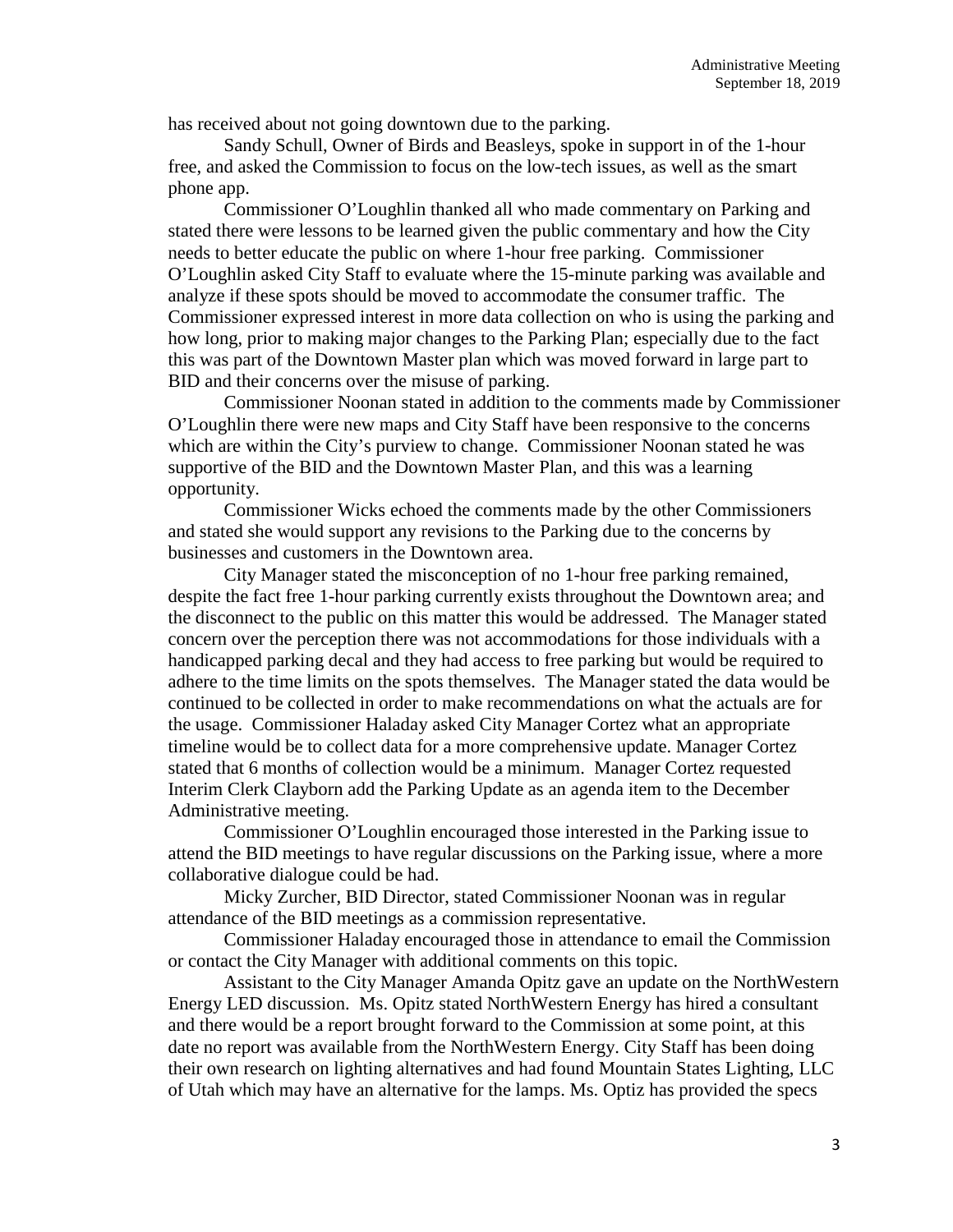provided by Mountain States to the NorthWestern Energy. NorthWestern Energy submitted an update to the Commission which Ms. Opitz read from.

Commissioner Noonan asked the NorthWestern Energy response to be sent to the Commission.

Commissioner Haladay asked if the research was still being conducted amongst City Staff as to whether a viable cost option would be to purchase the necessary infrastructure in order to appropriate the LED project by the City. Ms. Opitz stated the conversation was still live, the costs of such a large project would need to be brought to the Commission for consideration.

Commissioner Haladay asked Ms. Opitz if the she was aware of information from NorthWestern Energy, as to whether they were advancing the LED transitions elsewhere in the state, regardless of the Commissions decisions. Ms. Opitz confirmed this.

Manager Cortez stated there were also two projects which would need to resolved with some urgency, due to project timelines: the Front Street Project and the Runkel development and these projects were being delayed due to the LED transition.

Manager Cortez stated the ultimate problem was there was still not a fixture which met all the criteria necessary to be compliant to the ordinance and was agreed to by NorthWestern Energy. Manager Cortez stated the option for City to purchase the lighting infrastructure still exists but would require significant investment by the City. If the options, including the LED lighting fixture from the Utah based company, prove to not meet all the criteria necessary, City staff would need to come back to the Commission to decide if a revision of the ordinance was necessary, especially given the urgency of the timeline of the two large projects.

Mayor Collins was excused for the remainder of the meeting, and Mayor Pro Tem Haladay assumed chairing the meeting.

**5. Department Requests –** No items on the agenda.

#### **6. Department Presentations Public Works**

#### **Monthly Engineering Project Update – City Engineer Ryan Leland**

Staff will be providing ongoing monthly engineering project updates and the City's 5-year CIP plan for Major Capital Projects. In addition, staff will present an update on the City's Wastewater Discharge Permit, Nutrient Standard Variance Lawsuit, and the Knight Street Project. Staff will be updating the Commission and looking for direction from the commission on the State's Surface Water Permit and Nutrient Variances Lawsuit. For a brief background the State of Montana and EPA adopted water quality discharge limits to surface water (The City's Wastewater Discharge Permit) back in 2014. Those limits were lower than the available treatment technology. As part of the rule making process, the State of Montana developed a Nutrient Working Group that consisted of representatives from the Cites, State of Montana, Environmental Groups, and industry. The State and EPA developed and approved a general variance, based on recommendations from the Nutrient Working Group, to allow Cities to come into compliance with the water quality standards over a 20-year timeframe with each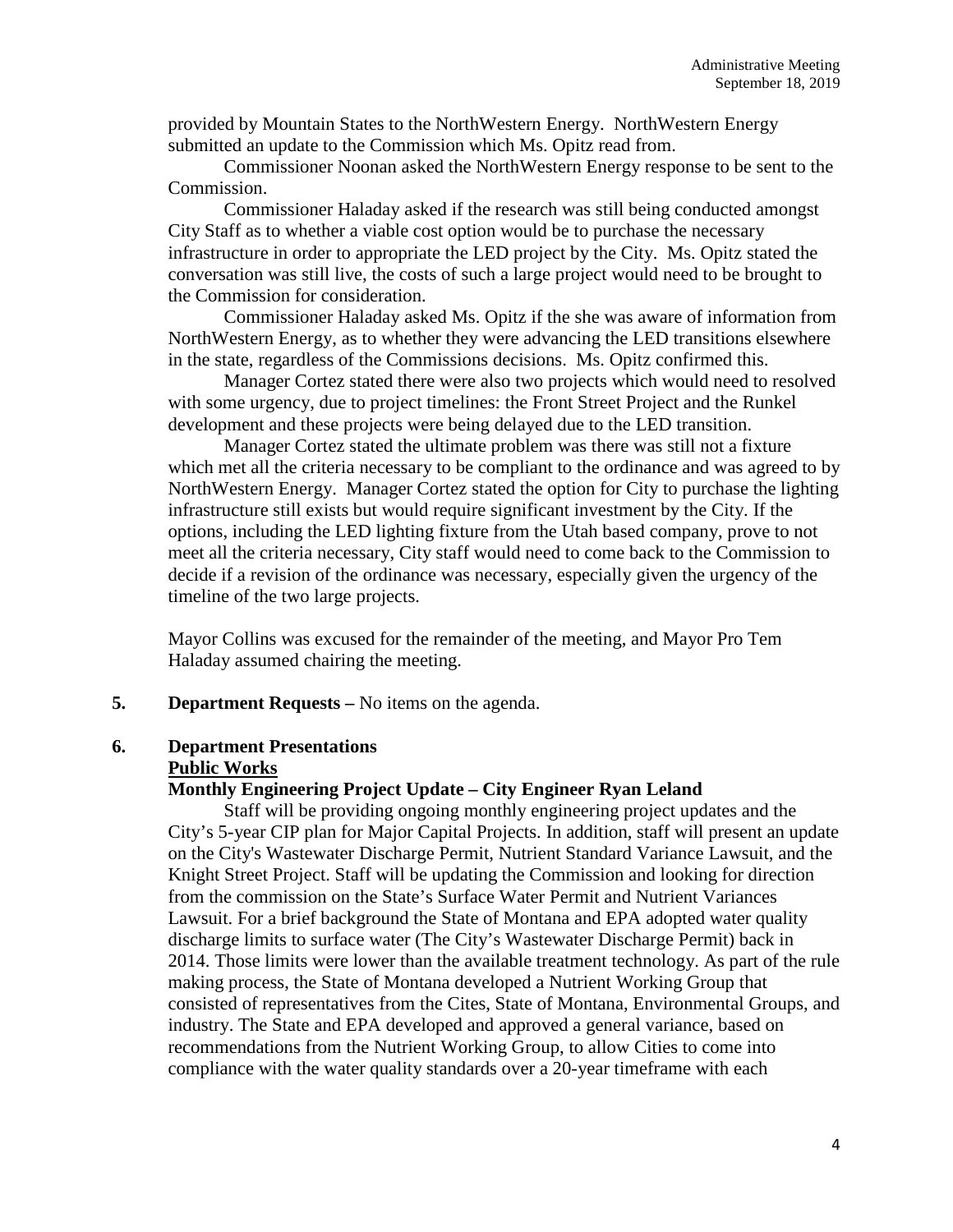permit being evaluated every three years. As the variance was approved all the permittees would need to meet the water quality standards in 2034. With each three-year cycle permit limits would be based on highest attainable condition. The highest attainable condition is the level of wastewater treatment that can be affordably achieved. Then in 2018 the Montana Water Keepers filed a lawsuit against DEQ and EPA that the variance was not legal. The judge found that the variance was legal but the timeframe was too long. So DEQ is in the process of updating the Circular DEQ12B to comply with the judge's ruling. In that process DEQ is change additional requirement other than those required by the judge. Please see the attached video produced by the City of Billings on the Nutrient Standards.

#### [https://www.youtube.com/watch?v=4mRsCGG\\_h2g&feature=youtu.be.](https://www.youtube.com/watch?v=4mRsCGG_h2g&feature=youtu.be)

Through the Montana League of Cities and Towns, the Cites have been in discussions on if the MLCT wants to appeal the judge's decision. The majority of the city staffs in the discussions have been in favor of recommending to appeal the decision. Staff will be looking for direction on the appeal. As was stated by several Cites and MLCT is that the Cites are willing to clean up the water but want to ensure that anything that the Cities do will actually be a benefit to the environment and will be fair. Staff and the City's consultant, Anderson-Montgomery Consulting Engineers, will be giving a presentation for the Knight Street Safe Passage Project. The project was originally brought to the City of Helena 16+ years ago by students of CR Anderson School who called themselves the Knight Street Ambassadors. Anderson-Montgomery completed those original plans for the project, but the project was tabled because of cost. The City Commission resurrected the project in 2018 and the City hired Anderson-Montgomery to complete the 75% design plans for sidewalks along Knight Street from Benton Ave to CR Anderson. In addition to the design, one public meeting was held at CR Anderson School to discuss the design with the public and property owners. Staff and Paul Montgomery from Anderson Montgomery Consulting Engineers will be presenting a brief overview of the project, summary of the public comments, and cost estimates for three alternatives. A few cost estimate scenarios will be presented including costs for completing the full project with sidewalks on both sides of Knight from Benton Ave. to CR Anderson School, sidewalks on only the north side for Benton to CR Anderson School, and the sidewalks on both sides for the first 2 blocks from CR Anderson School. Staff will be looking for direction on the extent of the project.

Commissioner O'Loughlin stated there should be additional discussion and updates on the lawsuit and asked what Mr. Leland to summarize the draft comments of City Staff on the lawsuit.

Commissioner Noonan expressed support for the City staff comment on the 22<sup>nd</sup>.

Mayor Pro Tem Haladay asked City Attorney Jodoin what exactly was being appealed at this stage. City Attorney Jodoin stated he was unclear as to whether the appeal would fully move forward at this time, due to ongoing discussions between all parties. Mayor Pro Tem Haladay stated he would like a current state of the appeal prior to the next update on this topic, due to its tenuous nature procedurally at this time.

City Manager asked City Engineer Leland to prepare the draft comments for DEQ and to be sent to the Commission directly for their review prior to it being submitted formally.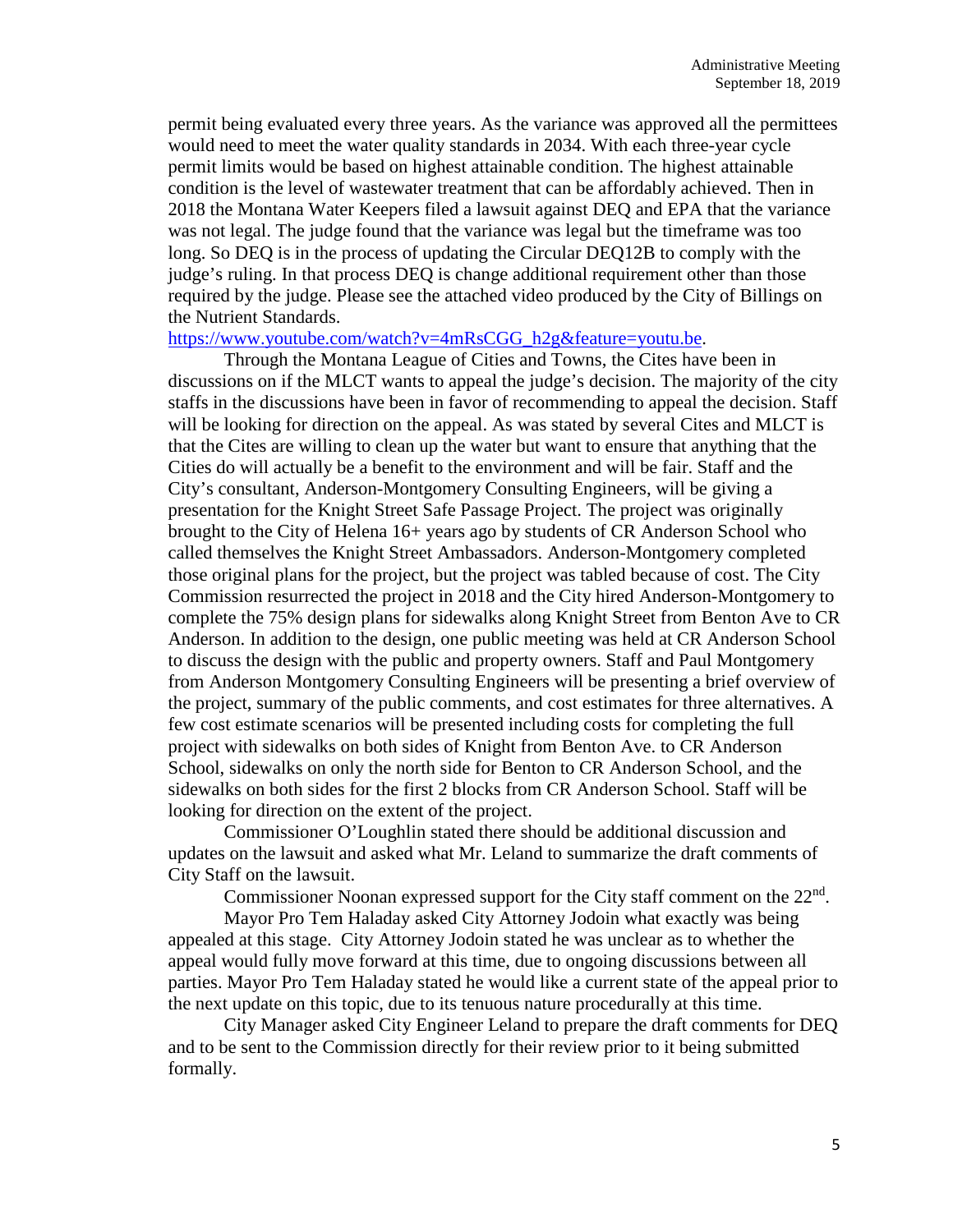Mayor Pro Tem Haladay stated the Commission would like hold on a study session based upon the state of the appeal, and asked Manager Cortez to update the Commission for a study session after that decision was made.

Paul Montgomery, Anderson-Montgomery Consulting, presented an update to the Commission on the Knight Street Project.

Commissioner O'Loughlin asked if the student population has changed over time and has the school provided information on the historical data of student foot traffic in the area. Mark Young, Transportation Engineer, stated he had discussions with the Principal at CR Anderson, and was given some anecdotal data on which direction the children were using as predominant routes to school. Mr. Young also stated he had observed the foot traffic for researching the project and it comported with the data provided by school staff and Principal David Thennis. Principal Thennis also stated he understood the issue of the snow berms with the boulevard option and expressed concerns over the narrowing of the streets due to the snow plows. Commissioner O'Loughlin stated it was her understanding that schools do not provide public transportation to certain areas and would like to know what the geographic location of this area and the number of children who live there. Mr. Young stated he did not have this data available to him. Mayor Pro Tem Haladay stated he was aware a number of individuals were at the meeting to make public comment on this topic and asked those individuals to come forward at this time.

Dawn Rigg, 912 Knight Street, spoke in opposition to the project.

Margaret Krause, spoke in opposition to the boulevard.

Camas Kakuk, 908 Knight Street, spoke in opposition to the boulevard. Joe May, 1028 Knight Street, spoke in opposition to the boulevard, and asked the commission to consider the curbside sidewalk option.

Ray Fuller, 706 Knight Street, spoke in support of the curbside sidewalk option and in opposition to the boulevard.

David Warner, spoke about safety concerns for the children walking on the street. Joyce Schillinger, 918 Knight Street, spoke in opposition to the boulevard option, and expressed concern over the cost to property owners for the cost of the installation.

Sarah Hanson-Baiamonte, 1018 Knight Street, spoke in support curbside sidewalk option and in opposition to the boulevard option.

Judy Kembel, 1100 Knight Street, spoke in opposition to the boulevard, and in support of the curbside sidewalk.

Mary Clark, 118 Benton and owner of 726 Knight Street, spoke in opposition to the project and asked the commission to only require the improvements to new developments.

Therese Simpson, 1131 Knight Street, expressed concerns over the burden on homeowners and the disruption to the existing property.

Dan Mossman, 928 Madison, spoke in opposition to the project.

Commissioner Noonan thanked those in attendance for their commentary, and he sympathized with those who spoke about cost concerns, but also wanted to express concern over the dissention to the ADA compliance.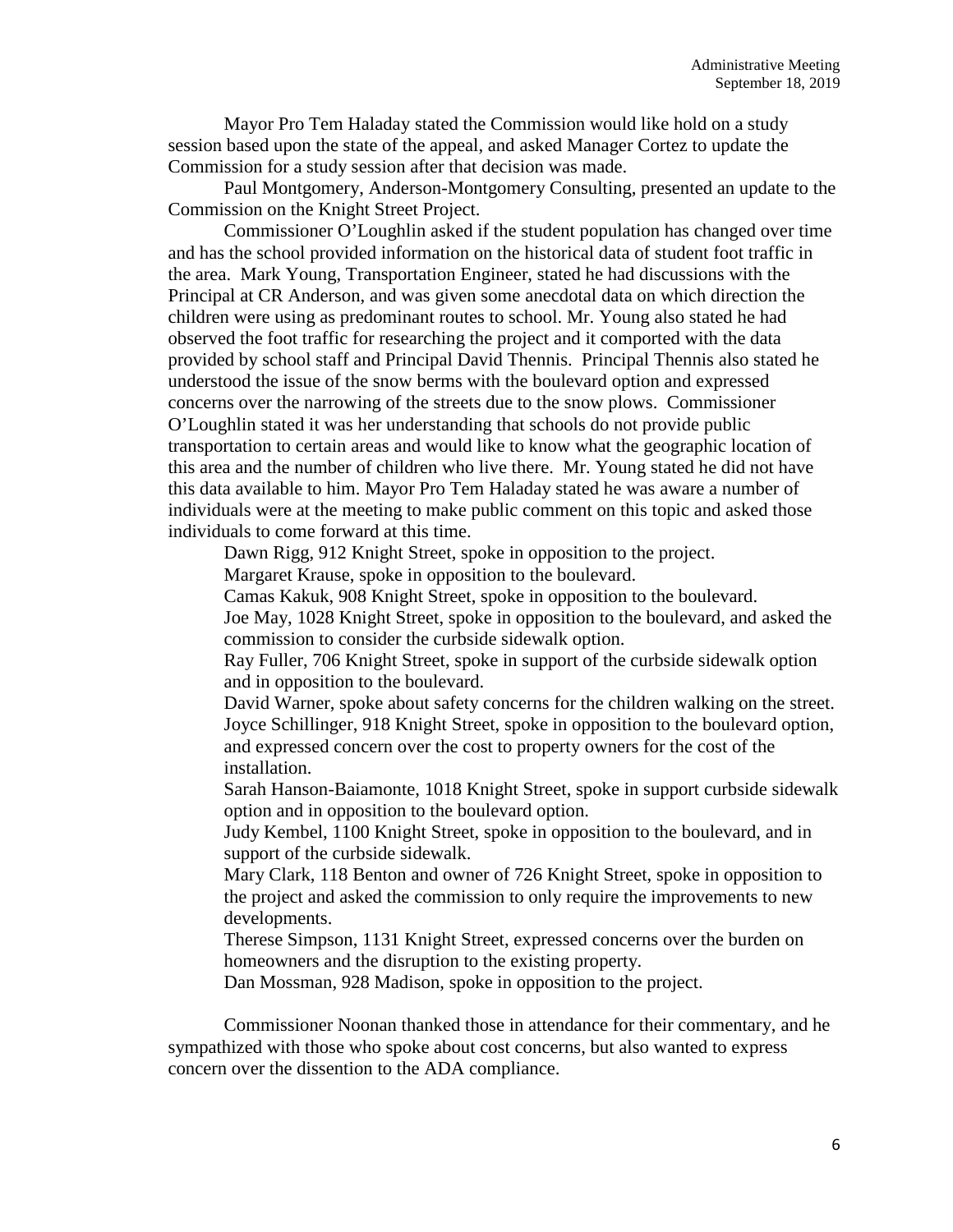Commissioner Wicks asked if the City did apply for a grant or does city staff plan to apply for a grant to fund this project. City Engineer Leland stated at the inception of the Knight Street project many years earlier funding was to be provided through MDT, due to the length of time passed, these funds were no longer available. Mr. Leland stated there were potential grants options to seek for funding, should the need arise, but no grants have been pursued at this point by City staff.

Manager Cortez asked City Engineer asked to explain why there was not safe routes to school funding. Mr. Leland stated MDT decided not to apply for the safe routes school federal funding project.

Commissioner O'Loughlin followed up, stating discussions for safe routes to schools was a topic discussed regularly with multiple Commissions, and talks typically broke down once the cost burden was discussed. Commissioner O'Loughlin stated the anticipation of the Commission was the Knight Street project was to be one of the costliest and the most burdensome of all the Safe Routes projects. Commissioner O'Loughlin asked if the existing Right of Way was considered as an option to lessen the burden on homeowners and disruption of the existing infrastructure and vegetation of the neighborhood. Mr. Leland stated this was always an option, but this would be a substantial increase in cost of the project for a variety of reasons. Commissioner O'Loughlin asked if itwould be necessary to remove parking in order to utilize the existing Right of Way. Mr. Leland stated he would need to look at specific details on the measurements of the street and return with an answer at a later date.

Commissioner Wicks asked if the estimates could be provided to the Commission for the curbside sidewalk option, prior to any decision being made. Mr. Leland stated City Staff would provide the estimates working with the consultant.

Mayor Pro Tem Haladay asked Mr. Leland to confirm if the ADA requirements were such that the City was required to make the necessary changes to the sidewalk. Mr. Leland stated this was a gray area and would need to be researched further.

Mr. Leland stated he would bring this item back to the Commission during the next Engineering update at the next regularly scheduled Administrative meeting but would do an additional study session with the Commission should it be deemed necessary. Mayor Pro Tem Haladay stated he was open to a discussion about whether this was the best project to utilize funds for.

Commissioner O'Loughlin asked Mr. Leland to provide the alternative sidewalk options at the next discussion of this project. Mr. Leland stated a decision would need to be made on this project by the end of the year, in order to ensure the project could begin in the spring.

Commissioner O'Loughlin also asked for clarification as to the impact of the ADA requirements and the existing non-compliant sidewalk.

Manager Cortez stated she could ensure the City would find an alternative to present to the Commission which would meet the standards set by the Commission, while taking into consideration the concerns of the citizens.

## **7. Committee discussions**

Helena Citizens Council – No report.

## **8. Review of agenda for September 9, 2019 Commission meeting – No Discussion**